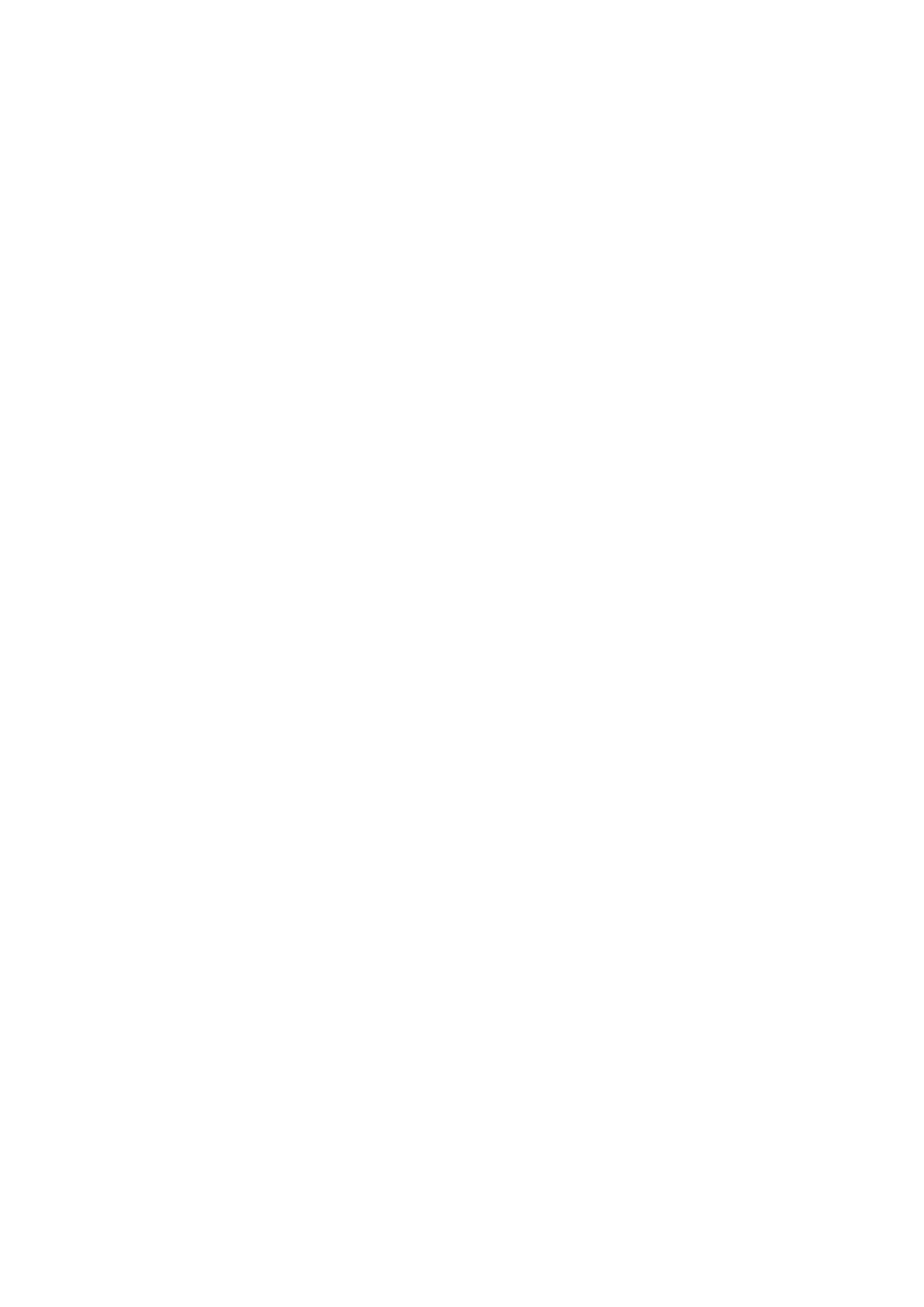

Implications for pharmaceutical excipients, drug products and food additives Version 1 – March 2022

## IPEC Europe and IPEC-Americas "How to" document

to the

## ECHA's Proposal for an EU-wide Restriction on Intentionally Added Microplastics

Implications for pharmaceutical excipients, medicinal products and food additives

"How to" document to the ECHA's Proposal for an EU-wide Restriction on Intentionally Added Microplastics

Page 1 of 17

IPEC Europe asbl In ternational Pharmaceutical Excipients Council Europe Rue Marie de Bourgogne 52, B-1000 Brussels T: +32 (0)2 213 74 40 E: info@ipec-europe.org W: www.ipec-europe.org<br>VAT: BE0501816137 - IBAN: BE50363113681818<br>Tr. Register: 341962119314-36 - RPM Brussels Capital Region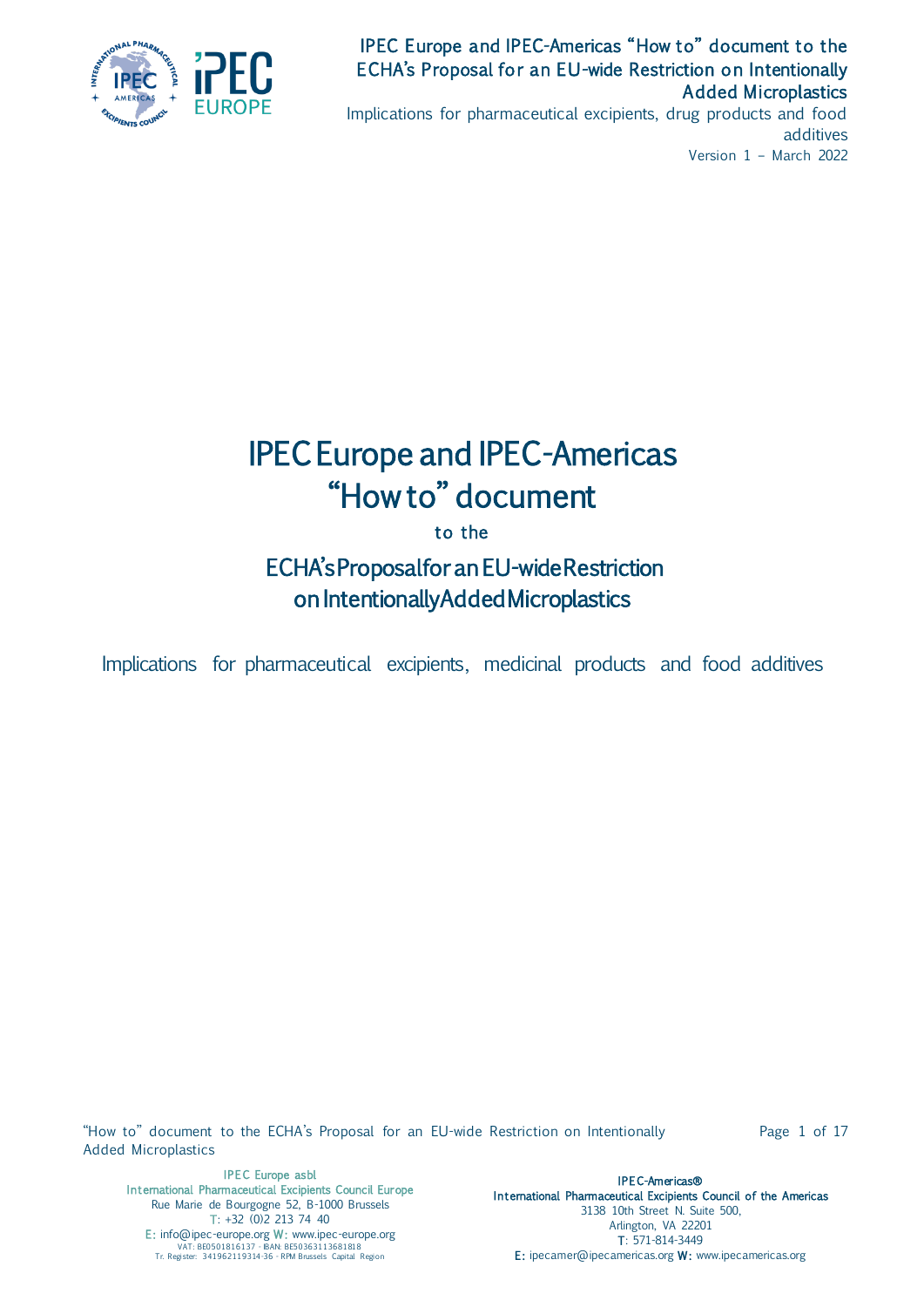

Implications for pharmaceutical excipients, drug products and food additives Version 1 – March 2022

## Acknowledgements

This "How to" document was developed by representatives of some of the member companies of the International Pharmaceutical Excipients Council Europe (IPEC Europe) and the International Pharmaceutical Excipients Council of the Americas (IPEC-Americas®), which are industry associations whose principal members consist of excipient manufacturers and their pharmaceutical users. The company representatives who contributed on this document are listed below:

## IPEC Europe members:

Christian Becker, BASF Alberto Celada, IFF Johanna Eisele, Evonik Kevin Hughes, Colorcon

## IPEC-Americas members:

Chris Moreton, FinnBrit Meera Raghuram, Lubrizol Priscilla Zawislak, IFF

## Chemleg members:

Anna Gerding, Bayer Pharma AG Sean McPike, Eli Lilly Joan Tell, Merck

"How to" document to the ECHA's Proposal for an EU-wide Restriction on Intentionally Added Microplastics

Page 2 of 17

IPEC Europe asbl In ternational Pharmaceutical Excipients Council Europe Rue Marie de Bourgogne 52, B-1000 Brussels T: +32 (0)2 213 74 40 E: info@ipec-europe.org W: www.ipec-europe.org<br>VAT: BE0501816137 - IBAN: BE50363113681818<br>Tr. Register: 341962119314-36 - RPM Brussels Capital Region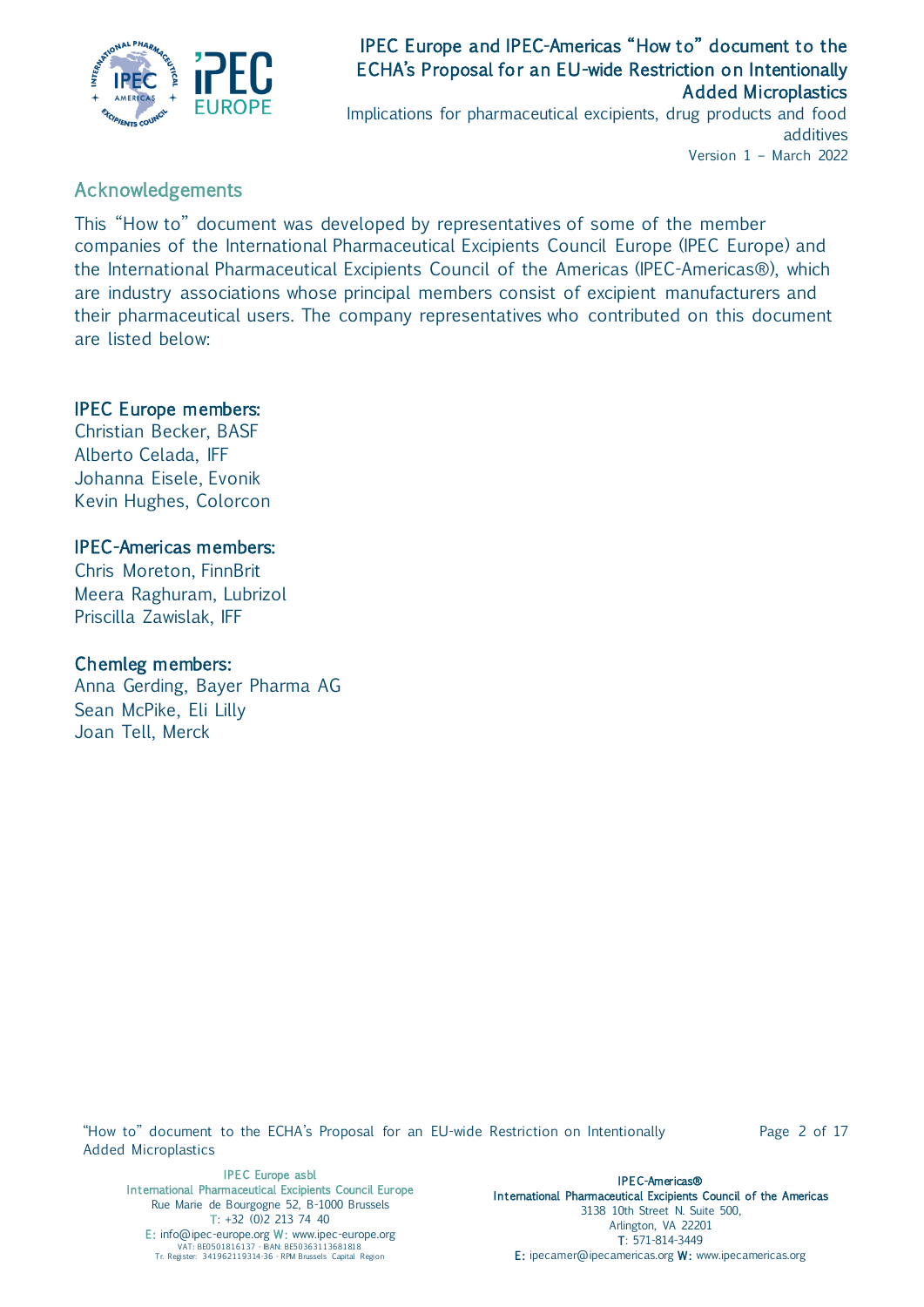

Implications for pharmaceutical excipients, drug products and food additives Version 1 – March 2022

## Content

| IMPLICATIONS FOR THE EXCIPIENT MANUFACTURERS AND THE PHARMACEUTICAL INDUSTRY6              |  |
|--------------------------------------------------------------------------------------------|--|
|                                                                                            |  |
|                                                                                            |  |
|                                                                                            |  |
|                                                                                            |  |
|                                                                                            |  |
|                                                                                            |  |
|                                                                                            |  |
|                                                                                            |  |
| DECISION TREE - Applicability of the restriction and the need for labelling or reporting13 |  |
|                                                                                            |  |
|                                                                                            |  |
|                                                                                            |  |
|                                                                                            |  |
|                                                                                            |  |
|                                                                                            |  |
|                                                                                            |  |

"How to" document to the ECHA's Proposal for an EU-wide Restriction on Intentionally Added Microplastics

Page 3 of 17

IPEC Europe asbl In ternational Pharmaceutical Excipients Council Europe Rue Marie de Bourgogne 52, B-1000 Brussels T: +32 (0)2 213 74 40 E: info@ipec-europe.org W: www.ipec-europe.org<br>VAT: BE0501816137 - IBAN: BE50363113681818<br>Tr. Register: 341962119314-36 - RPM Brussels Capital Region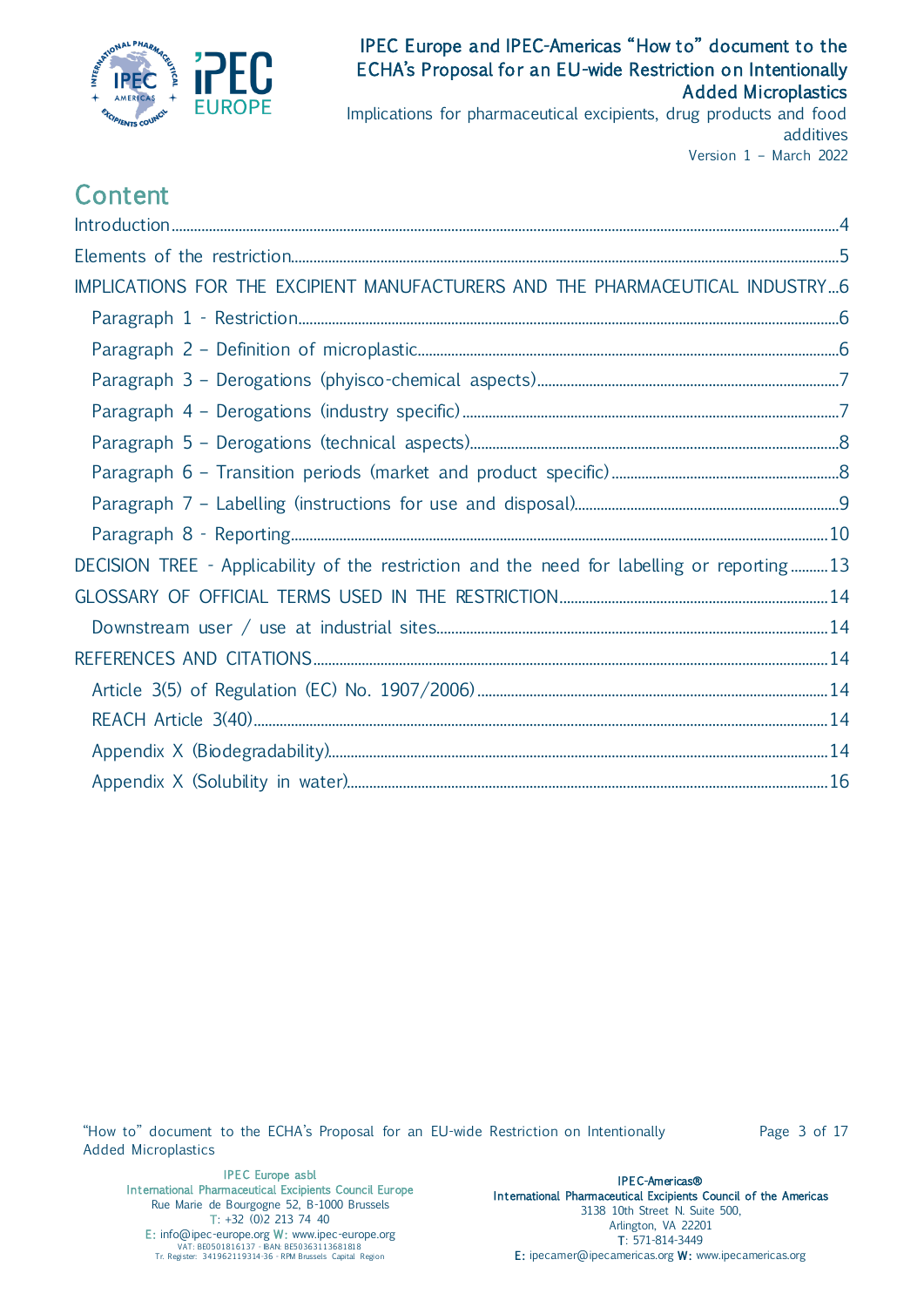

Implications for pharmaceutical excipients, drug products and food additives Version 1 – March 2022

## <span id="page-5-0"></span>INTRODUCTION

ECHA's proposal for a restriction on intentionally added microplastics affects nearly all industrial sectors, which results in a very complex proposal with very diverse implications and derogations specific for individual markets.

This document reflects IPEC Europe and IPEC-Americas' current understanding of the ECHA's "Proposal for an EU-wide Restriction on Intentionally Added Microplastics" and may be subject to change until the proposal is formally adopted and more is learnt about the practical consequences of its implementation. It summarizes the core elements of the restriction proposal and intends to provide guidance for excipient manufacturers and users on how to prepare for compliance with the current proposed restriction. While IPEC Europe and IPEC-Americas have verified the information in this document to the best of our abilities, IPEC Europe and IPEC-Americas cannot guarantee that there are no mistakes or errors.

This document represents voluntary guidance for the excipient industry and is for information purposes. Alternatives to the approaches in this Guide may be used.

This guide was created to help companies understand current expectations on this topic and is not intended for use by third party certification bodies to conduct audits or to certify compliance with the guide.

<span id="page-5-1"></span>The content of this guide cannot be reproduced without the written authorisation of the IPEC-Americas and IPEC Europe Management Bodies.

"How to" document to the ECHA's Proposal for an EU-wide Restriction on Intentionally Added Microplastics

Page 4 of 17

IPEC Europe asbl In ternational Pharmaceutical Excipients Council Europe Rue Marie de Bourgogne 52, B-1000 Brussels T: +32 (0)2 213 74 40 E: info@ipec-europe.org W: www.ipec-europe.org<br>VAT: BE0501816137 - IBAN: BE50363113681818<br>Tr. Register: 341962119314-36 - RPM Brussels Capital Region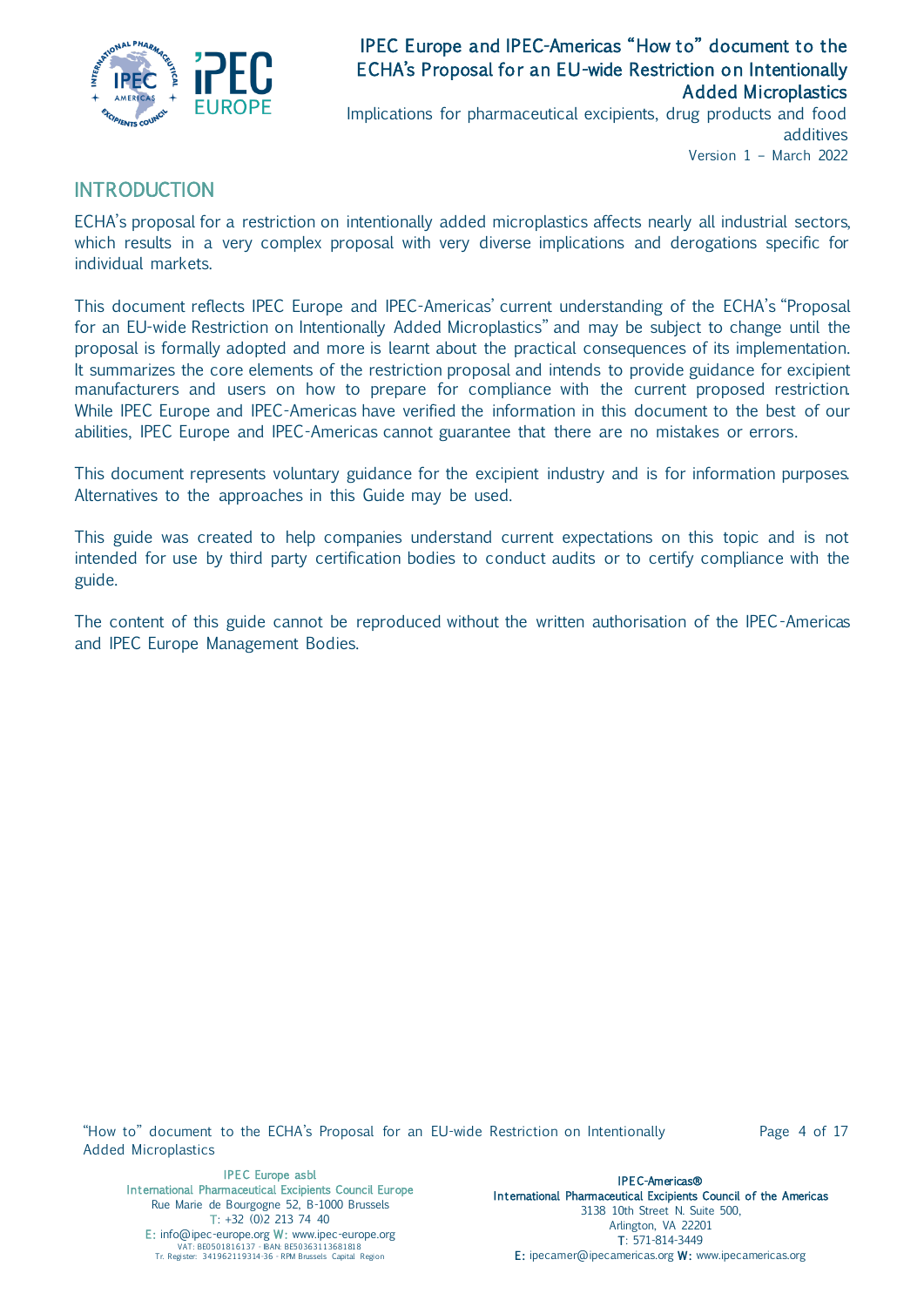

Implications for pharmaceutical excipients, drug products and food additives Version 1 – March 2022

## ELEMENTS OF THE RESTRICTION

- **Paragraph 1** = Restriction to the placing of microplastics on the market (=Ban)
- **Paragraph 2 = Definitions of microplastics based on physical criteria.**
- **Paragraph 3 =** Derogation from all restriction measures (ban, labelling and reporting requirements). Applicable to all industry branches.
- **Paragraph 4 = Derogations from Paragraph 1 only labelling and reporting requirements** apply. Paragraph4 derogations apply to specific industry branches.
- Paragraph  $5 =$  Derogations focusing on the physical state of the polymer as marketed. Paragraph 5 is a derogation only from Paragraph 1 (the ban) – labelling and reporting requirements apply.
- **Paragraph 6 =** Defines Industry specific **transition periods** for implementation of restriction measures. Implementation of the labelling and reporting requirements by the relevant stakeholders.
- Paragraph  $7 =$  Defines the requirements and responsibilities for the provisions of appropriate instructions for use and disposal. Paragraph 7 applies if a product containing microplastics is placed on the market based on Paragraph 4 and/or Paragraph 5.
- Paragraph 8 = Defines which data are to be reported to ECHA and who is responsible for the reporting. Paragraph 8 applies if a product containing microplastics is placed on the market based on Paragraph 4 and/or Paragraph 5.

"How to" document to the ECHA's Proposal for an EU-wide Restriction on Intentionally Added Microplastics

Page 5 of 17

IPEC Europe asbl In ternational Pharmaceutical Excipients Council Europe Rue Marie de Bourgogne 52, B-1000 Brussels T: +32 (0)2 213 74 40 E: info@ipec-europe.org W: www.ipec-europe.org<br>VAT: BE0501816137 - IBAN: BE50363113681818<br>Tr. Register: 341962119314-36 - RPM Brussels Capital Region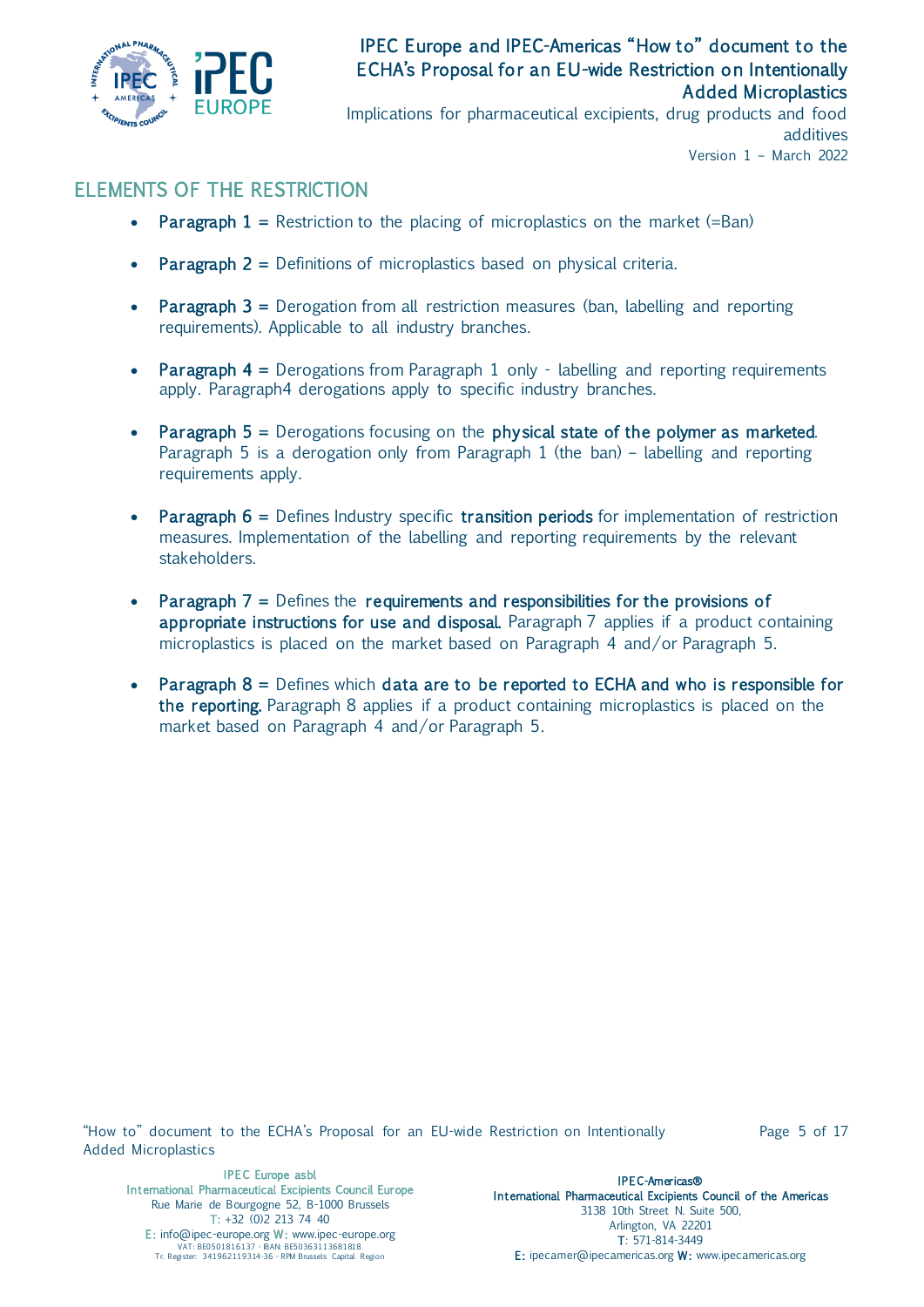

Implications for pharmaceutical excipients, drug products and food additives Version 1 – March 2022

## <span id="page-7-0"></span>IMPLICATIONS FOR THE EXCIPIENT MANUFACTURERS AND THE PHARMACEUTICAL **INDUSTRY**

Texts in shaded boxes are original citations from the restriction document. Text in bold is the most relevant for pharmaceutical excipients.

## <span id="page-7-1"></span>Paragraph 1 - Restriction

A

Polymers within the meaning of Article 3(5) of Regulation (EC) No. 1907/2006) shall not, from [entry into force (EiF)], be placed on the market as a substance on its own or in a mixture as a microplastic in a concentration equal to or greater than 0.01% w/w.

The entire pharmaceutical supply chain is exempted from the microplastics ban, based on the derogation in Paragraph 4 and Paragraph 5. Nevertheless, the restriction significantly impacts all stakeholders as the derogations based on Paragraph 4 and Paragraph 5 come with an obligation for providing appropriate instructions for use and disposal (Paragraph 7) and a reporting requirement (Paragraph 8).

## <span id="page-7-2"></span>Pa ragraph 2 – Definition of microplastic

#### For the purposes of this entry:

a. 'microplastic' means particles containing solid polymer, to which additives or other substances may have been added, and where **≥** 1% w/w of particles have (i) all dimensions 0.1**μ**m **≤** x **≤** 5mm, or (ii) a length of  $0.3 \mu m \le x \le 15$ mm and length to diameter ratio of  $>3$ .

b. 'microbead' means a microplastic used in a mixture as an abrasive i.e. to exfoliate, polish or clean.

c. 'particle' is a minute piece of matter with defined physical boundaries; a defined physical boundary is an interface. Single molecules are not particles.

d. 'particles containing solid polymer' means either (i) particles of any composition with a continuous solid polymer surface coating of any thickness or (ii) particles of any composition with a solid polymer content of  $\geq 1\%$  w/w.

e. 'solid' means a substance or a mixture which does not meet the definitions of liquid or gas.

f. 'gas' means a substance which (i) at 50°C has a vapour pressure greater than 300 kPa (absolute); or (ii) is completely gaseous at  $20^{\circ}$ C at a standard pressure of 101.3 kPa.

g. 'liquid' means a substance or mixture which (i) at 50°C has a vapour pressure of not more than 300 kPa (3 bar); (ii) is not completely gaseous at 20°C and at a standard pressure of 101.3 kPa; and (iii) which has a melting point or initial melting point of 20  $\degree$ C or less at a standard pressure of 101.3 kPa; or (b) fulfilling the criteria in ASTM D 4359-90; or (c) the fluidity test (penetrometer test) in section 2.3.4 of Annex A of the European Agreement concerning the International Carriage of Dangerous Goods by Road (ADR).

"How to" document to the ECHA's Proposal for an EU-wide Restriction on Intentionally Added Microplastics

Page 6 of 17

IPEC Europe asbl In ternational Pharmaceutical Excipients Council Europe Rue Marie de Bourgogne 52, B-1000 Brussels T: +32 (0)2 213 74 40 E: info@ipec-europe.org W: www.ipec-europe.org<br>VAT: BE0501816137 - IBAN: BE50363113681818<br>Tr. Register: 341962119314-36 - RPM Brussels Capital Region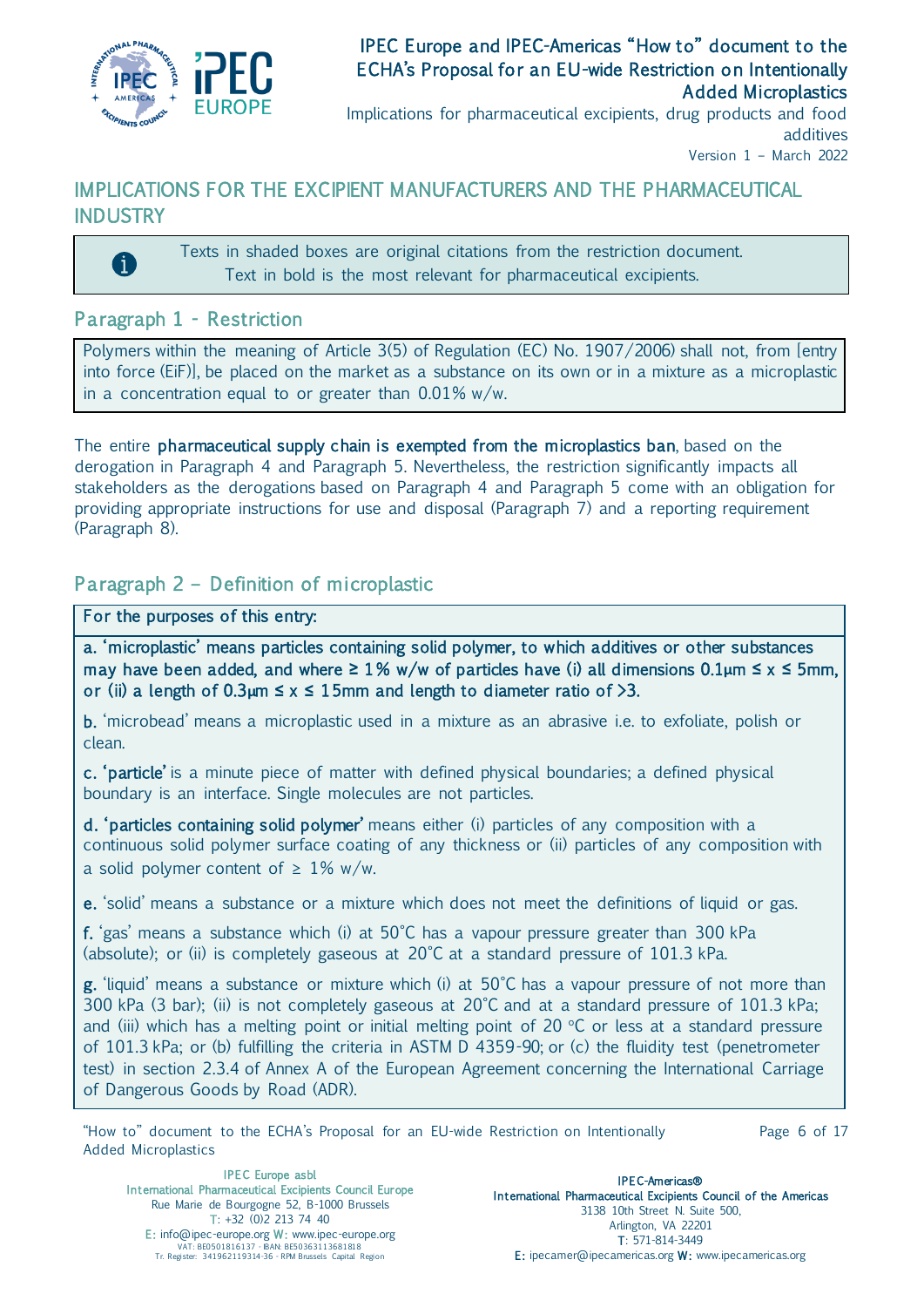

Implications for pharmaceutical excipients, drug products and food additives Version 1 – March 2022

Even if a material meets the definition criteria of a "microplastic" as per Paragraph 2, it can be placed on the market, based on derogations defined in Paragraph 3, 4, and 5. Examples for Polymer containing particles (dark colour represents the polymer):



a) polymer on the particle surface b) polymer within the particle c) combination of a) and b) (e.g. film coated particle/ tablet (e.g. matrix component of the



core of a tablet)



## <span id="page-8-0"></span>Pa ragraph 3 – Derogations (physic-chemical aspects)

Paragraph 2a and 2b shall not apply to:

a. Natural polymers (as defined in REACH Guidance on monomers and polymers) that have not been chemically modified (as defined in REACH Article 3 (40)).

b. Polymers that are biodegradable, according to the criteria in Appendix X.

c. Polymers with a solubility  $> 2$  g/L, according to the criteria in Appendix Y.

d. Polymers without any carbon C in their chemical structure (i.e. polymer backbone or side-groups)\*

If at least one of the derogations  $(a, b, c)$  according to Paragraph 3 applies, the material is **not** considered a microplastic and therefore out of the scope of the restriction, even if it meets the physical properties described in paragraph 2. Accordingly, the labelling and reporting requirements as per Paragraphs 7 and 8 do not apply.

The Risk Assessment Committee (RAC) and the Socioeconomic Assessment Committee (SEAC)\* suggested adding derogation 3d however, it has not yet been adopted in ECHA's most current background document. It is nevertheless possible that 3d will be adopted in the final restriction.

\*RAC/SEAC Opinion on an Annex XV dossier proposing restrictions on intentionally added microplastics, 10 Dec. 2020

<span id="page-8-1"></span>Paragraph 4 – Derogations (industry specific)

Paragraph 1 shall not apply to the placing on the market of:

a. Substances or mixtures containing microplastics for use at industrial sites.

b. Medicinal products for human or veterinary use as defined in EU Directives 2001/83/EC and 2001/82/EC6.

"How to" document to the ECHA's Proposal for an EU-wide Restriction on Intentionally Added Microplastics

Page 7 of 17

IPEC Europe asbl In ternational Pharmaceutical Excipients Council Europe Rue Marie de Bourgogne 52, B-1000 Brussels T: +32 (0)2 213 74 40 E: info@ipec-europe.org W: www.ipec-europe.org<br>VAT: BE0501816137 - IBAN: BE50363113681818<br>Tr. Register: 341962119314-36 - RPM Brussels Capital Region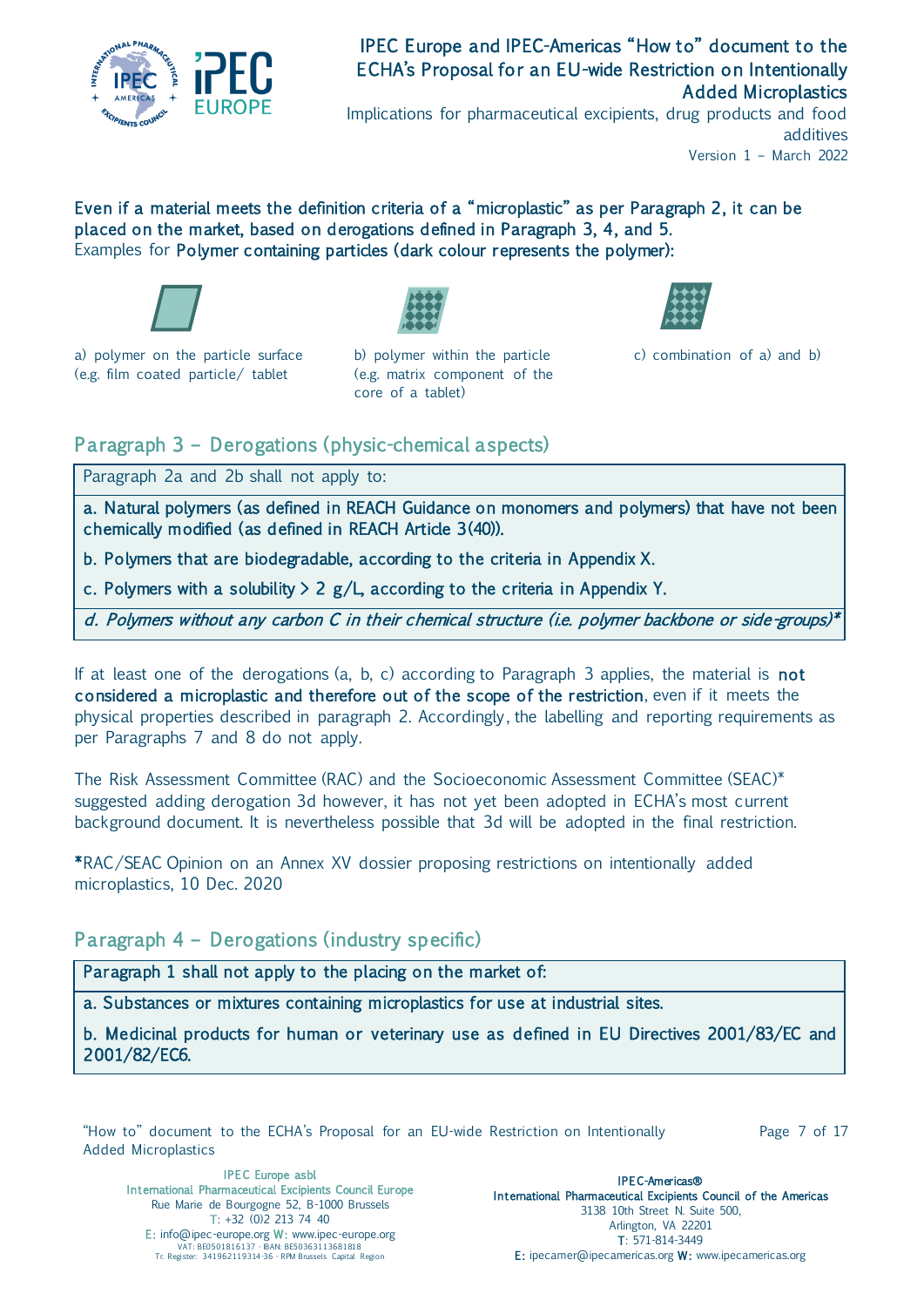

Implications for pharmaceutical excipients, drug products and food additives

Version 1 – March 2022

c. Substances or mixtures that are regulated in the EU under Regulation (EC) No. 2019/1009 on Fertilising Products.

#### d. Substances or mixtures containing food additives as defined in EU Regulation (EC) No. 1333/2008.

e. In vitro diagnostic devices.

f. Sewage sludge (as defined in Directive 86/278/EEC) and compost.

g. Food and feed.

h. [OPTION A: granular infill used on synthetic sports surfaces where risk management measures are used to ensure that annual releases of microplastic do not exceed 7g/m2]

Paragraph 4 is a derogation from the ban only and is combined with an obligation for providing appropriate instructions for use and disposal (Paragraph 7) and reporting requirements as defined in Paragraph 8. However, if a derogation based on Paragraph 3 applies at the same time, then Paragraphs 7 and 8 do not apply.

## <span id="page-9-0"></span>Pa ragraph 5 – Derogations (technical aspects)

Paragraph 1 shall not apply to the placing on the market of:

a. Substances or mixtures containing microplastic where the microplastic is contained by technical means to prevent releases to the environment during end use.

b. Substances or mixtures containing microplastic where the physical properties of the microplastic are permanently modified during end use, such that the polymers no longer fulfil the meaning of a microplastic given in paragraph 2(a).

c. Substances or mixtures containing microplastics where microplastics are permanently incorporated into a solid matrix during end use.

#### Paragraph 5 is not applicable to pharma as pharmaceutical excipients and medicinal products are derogated under paragraphs 4(a) & 4 (b).

## <span id="page-9-1"></span>Paragraph 6 – Transition periods (market and product specific)

Paragraph 1 shall apply from:

a. EiF for cosmetic products (as defined in Article 2(1)(a) of Regulation (EC) No 1223/2009) and other substances or mixtures containing microbeads.

b. EiF + 6 years for medical devices as defined in Directive 93/42/EEC or in the classification rule 21 set in Annex VIII to Regulation (EU) 2017/745.

c. EiF + 4 years for 'rinse-off' cosmetic products (as defined in Regulation (EC) No 1223/2009) not already included in paragraph 6(a).

"How to" document to the ECHA's Proposal for an EU-wide Restriction on Intentionally Added Microplastics

Page 8 of 17

IPEC Europe asbl In ternational Pharmaceutical Excipients Council Europe Rue Marie de Bourgogne 52, B-1000 Brussels T: +32 (0)2 213 74 40 E: info@ipec-europe.org W: www.ipec-europe.org<br>VAT: BE0501816137 - IBAN: BE50363113681818<br>Tr. Register: 341962119314-36 - RPM Brussels Capital Region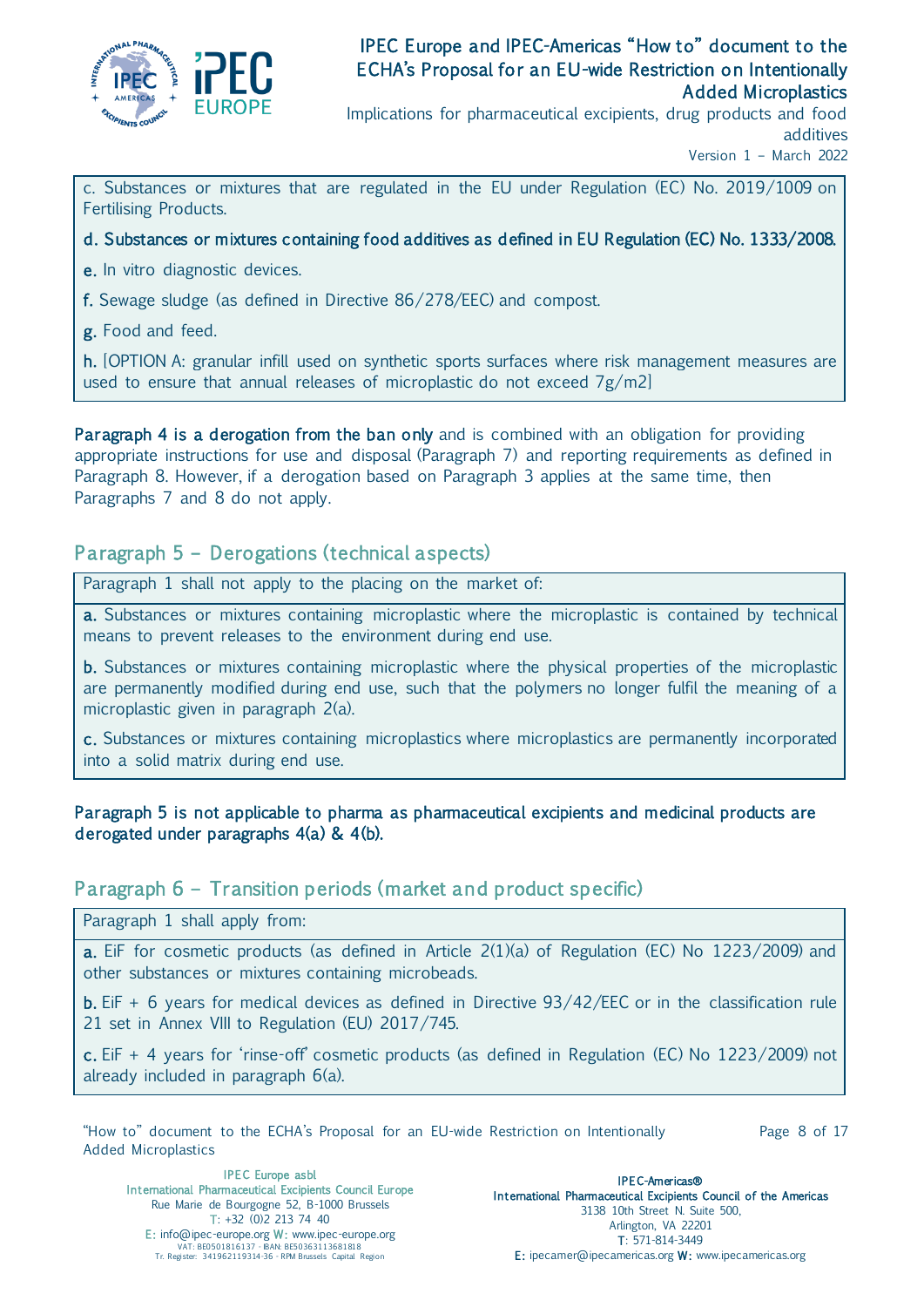

Implications for pharmaceutical excipients, drug products and food additives

Version 1 – March 2022

d. EiF + [5/8] years for the encapsulation of fragrances in detergents (as defined in Regulation (EC) No 648/2004), cosmetic products (as defined in Regulation (EC) No 1223/2009) or other mixtures.

e. EiF + 5 years for detergents (as defined in Regulation (EC) No 648/2004), waxes, polishes and air care products not already included in paragraphs 6(a) or 6(d).

f. EiF + 5 years for fertilising products not regulated in the EU as fertilising products under Regulation (EC) No 2019/1009 that do not meet the requirements for biodegradability contained in that Regulation.

g. EiF + 8 years for plant protection products as defined in Regulation (EC) No 1107/2009 and biocides as defined in Regulation (EU) 528/2012.

h. EiF + 5 years for other agricultural and horticultural uses including seed treatments.

i. EiF + 6 years for 'leave-on' cosmetic products (as defined in Regulation (EC) No 1223/2009).

j. [Either

i. EiF  $+$  3 years for granular infill used on synthetic sports surfaces (if  $4(h)$  retained – OPTION A) or,

ii. EiF  $+$  6 years for granular infill used on synthetic sports surfaces (if  $4(h)$  not retained– OPTION B)]

#### Paragraph 6 does not apply to stakeholders of the pharmaceutical and food additive supply chains. For medical devices, a transition period of 6 years is envisaged.

## <span id="page-10-0"></span>Paragraph 7 – Labelling (instructions for use and disposal)

From  $[EIF + 24$  months] any supplier of a substance or mixture containing a microplastic derogated from paragraph 1 on the basis of **paragraphs 4(a), 4(b), 4(d), 4(e)** or 5 shall ensure that, where applicable, either the label and/or SDS and/or 'instructions for use' and/or 'package leaflet' provides, in addition to that required by other relevant legislation, any relevant instructions for use to avoid releases of microplastic to the environment, including at the waste life-cycle stage. The instructions shall be clearly visible, legible and indelible. Instructions may be in the form of pictograms. Where written instructions are given, these shall be in the official language(s) of the Member State(s) where the substance or mixture is placed on the market, unless the Member State(s) concerned provide(s) otherwise.

In addition, any supplier of a substance or mixture containing a microplastic derogated from paragraph 1 on the basis of **paragraph**  $4(a)$  shall identify, where applicable, either on the label and/or SDS and/or 'instructions for use' and/or 'package leaflet' that (i) the substance or mixture is subject to the conditions of this restriction (ii) the quantity (or concentration) of microplastic in the substance or mixture and (iii) sufficient information on the polymer(s) contained in the substance or mixture for downstream users or suppliers to comply with paragraph 8.

#### Labelling / instructions for use apply to both excipient manufacturers and users. More details can be found in Table 1.

"How to" document to the ECHA's Proposal for an EU-wide Restriction on Intentionally Added Microplastics

Page 9 of 17

IPEC Europe asbl In ternational Pharmaceutical Excipients Council Europe Rue Marie de Bourgogne 52, B-1000 Brussels T: +32 (0)2 213 74 40 E: info@ipec-europe.org W: www.ipec-europe.org<br>VAT: BE0501816137 - IBAN: BE50363113681818<br>Tr. Register: 341962119314-36 - RPM Brussels Capital Region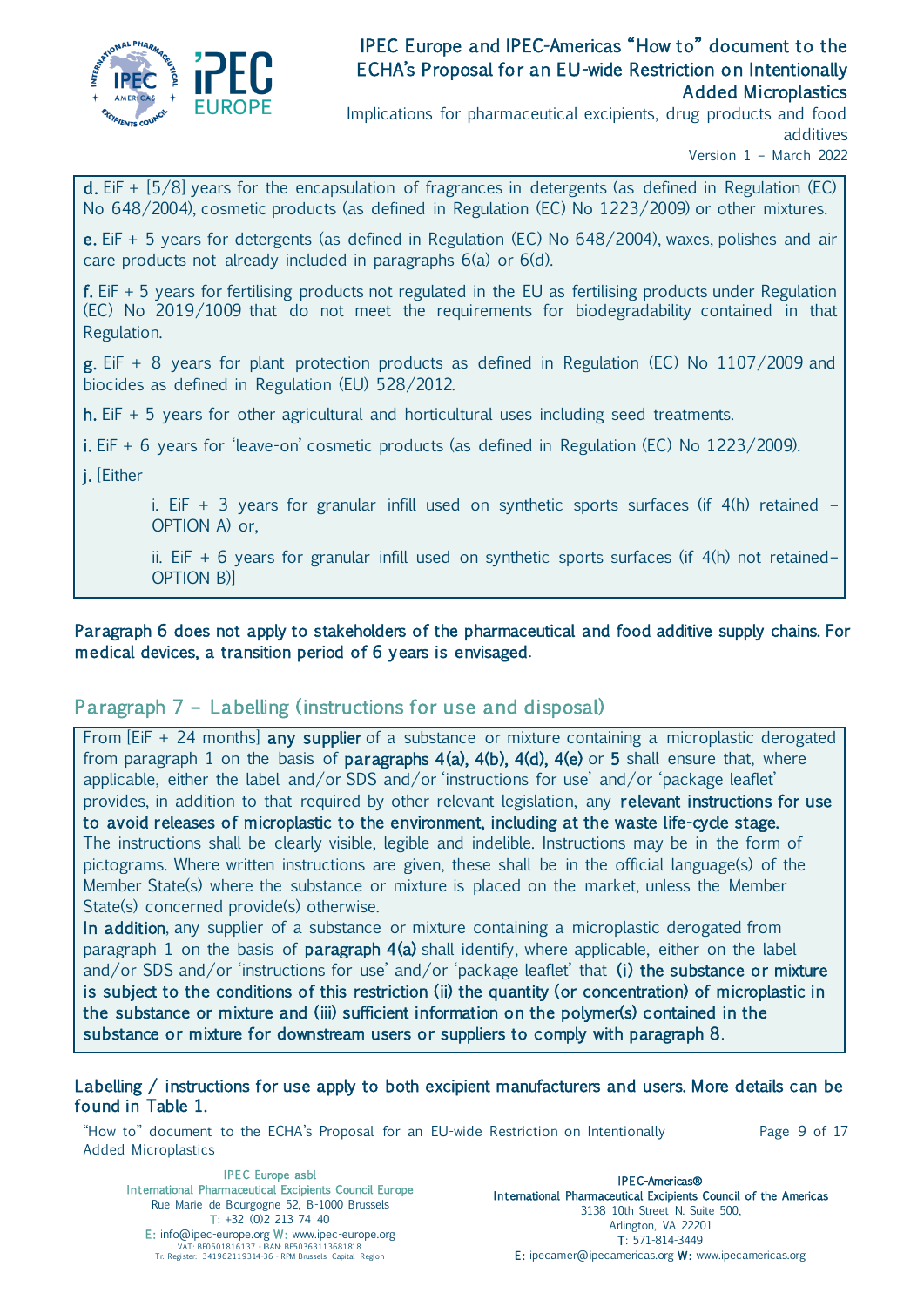

Implications for pharmaceutical excipients, drug products and food additives Version 1 – March 2022

## <span id="page-11-0"></span>Pa ragraph 8 - Reporting

From [EiF + 36 months], any [industrial] downstream user using microplastic(s) derogated from paragraph 1 on the basis of paragraph  $4(a)$  shall send to ECHA in the format required by Article 111 of REACH, by 31 January of each calendar year:

a) a description of the use(s) of microplastic in the previous calendar year,

b) for each use, generic information on the identity of the polymer(s) used,

c) for each use, an estimate of the quantity of microplastic *released* to the environment in the previous calendar year.

Any supplier placing a microplastic derogated from paragraph 1 on the market for the first time for a professional or consumer end use allowed on the basis of paragraphs  $4(b)$ ,  $4(d)$ ,  $4(e)$ , or 5 shall send to ECHA in the format required by Article 111 of REACH, by 31 January of each calendar year:

d) a description of the intended end use(s) of microplastic placed on the market in the previous calendar year,

e) for each intended end use, **generic information on the identity** of the polymer(s) placed on the market,

f) for each intended end use, an estimate of the quantity of microplastic *released* to the environment in the previous calendar year.

ECHA shall publish a report summarising the information received by 30 June every year.

Generally, the reporting requirement applies to all industries, including the pharma industry. In order to collect more information on the quantity of microplastics released via derogated uses by the different industries, generic information on the (end) use, the identity of the polymer, as well as the amount of microplastics released to the environment shall be reported to ECHA.

Table 1 provides specific reporting information required for excipient manufacturers and users.

Paragraph 8 a,b,c applies to any downstream user of substances or mixtures containing microplastics at industrial sites.

Paragraph 8 d,e,f applies to any supplier (drug manufacturer or distributor) placing a medicinal product containing the excipient.

"How to" document to the ECHA's Proposal for an EU-wide Restriction on Intentionally Added Microplastics

Page 10 of 17

IPEC Europe asbl In ternational Pharmaceutical Excipients Council Europe Rue Marie de Bourgogne 52, B-1000 Brussels T: +32 (0)2 213 74 40 E: info@ipec-europe.org W: www.ipec-europe.org<br>VAT: BE0501816137 - IBAN: BE50363113681818<br>Tr. Register: 341962119314-36 - RPM Brussels Capital Region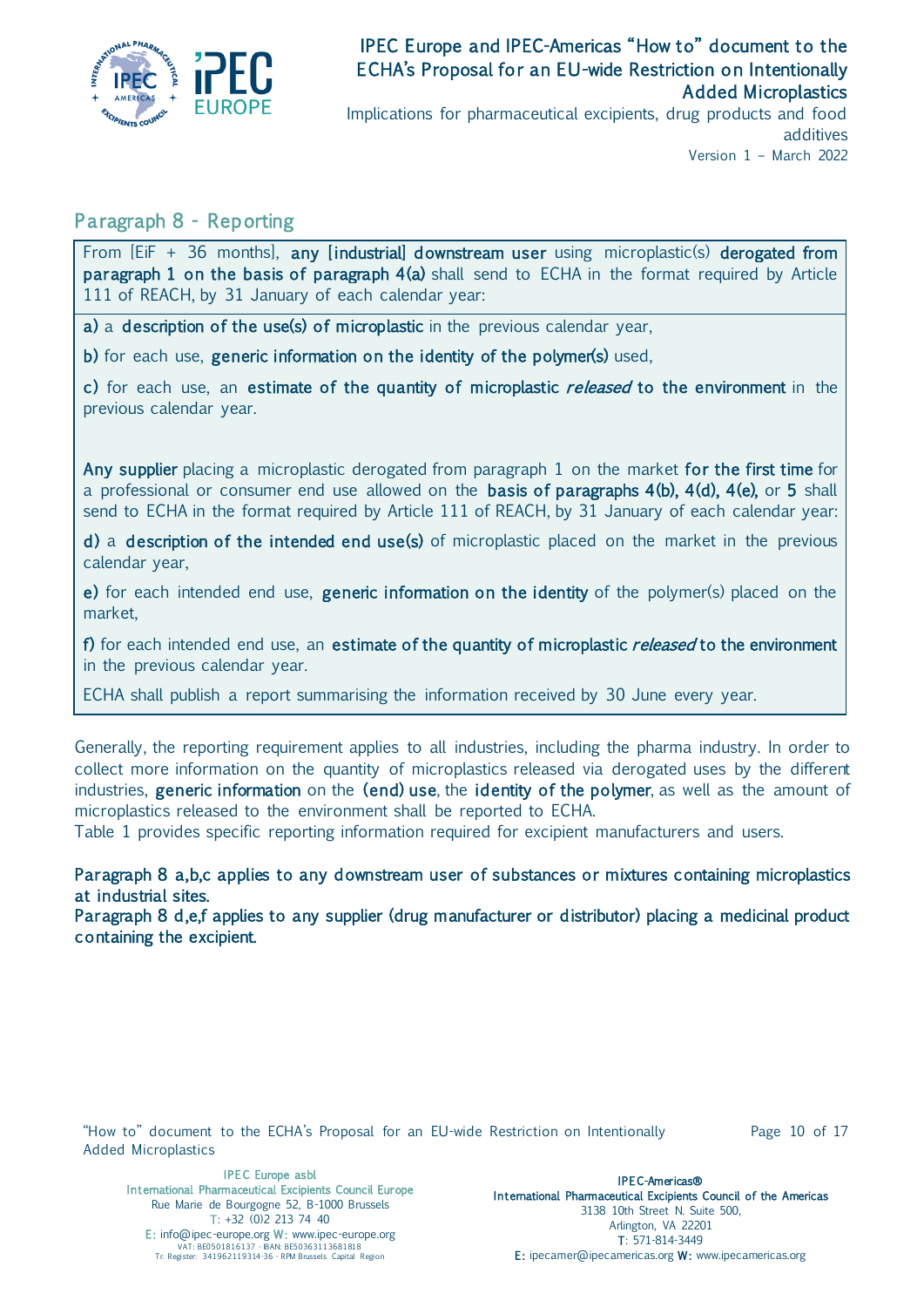

Implications for pharmaceutical excipients, drug products and food additives Version 1 – March 2022

## TABLE 1

|                                                                                                                                                                                                                                                                                                                                         | Labelling                                                                                                                                                                                                                                                                                                                                                                                                                                                                        | <b>Reporting</b>                                                                                                                                                                                                                                                                                                                                                                                                                                                                                                                                                                                                                                                                                                                                                                                                                                           |
|-----------------------------------------------------------------------------------------------------------------------------------------------------------------------------------------------------------------------------------------------------------------------------------------------------------------------------------------|----------------------------------------------------------------------------------------------------------------------------------------------------------------------------------------------------------------------------------------------------------------------------------------------------------------------------------------------------------------------------------------------------------------------------------------------------------------------------------|------------------------------------------------------------------------------------------------------------------------------------------------------------------------------------------------------------------------------------------------------------------------------------------------------------------------------------------------------------------------------------------------------------------------------------------------------------------------------------------------------------------------------------------------------------------------------------------------------------------------------------------------------------------------------------------------------------------------------------------------------------------------------------------------------------------------------------------------------------|
| Downstream users; for<br>example:<br><b>Excipient</b><br>$\bullet$<br>formulator/manufacturers<br>who receive and further<br>process microplastic (e.g.<br>toll manufacturer for<br>excipient mixtures or co-<br>processed excipients)<br>Drug intermediate<br>formulator<br><b>Distributor</b><br>(only if repackaging<br>takes place) | Sufficient information on the<br>polymer(s) contained in the<br>substance or mixture for<br>downstream users or suppliers<br>to comply with paragraph 8 :<br>• Instructions for use and<br>disposal<br>(e.g. "avoid release to the<br>environment")<br>May already be covered by the<br>EMA QRD wording.<br>• The substance (or mixture) is<br>subject to the conditions of<br>the restriction<br>The quantity (concentration) of<br>microplastic in the substance or<br>mixture | Only if the use at industrial sites takes<br>place in Europe<br>• 8 a. Description of use<br>e.g. "Industrial use as<br>pharmaceutical excipient/food<br>additive", (as applicable)<br>8 b. Generic information on the<br>identity of the polymer(s)<br>Ph.Eur. monograph title (if<br>applicable), alternatively<br>monograph titles of other<br>pharmacopoeias or any other<br>official titles, E numbers,<br>the International Nomenclature<br>Cosmetic Ingredients (INCI) or the<br>nomenclature of the International<br>Union of Pure and Applied<br>Chemistry (IUPAC).<br>The Chemical Abstract Service<br>number (CAS number) is not<br>recommended for this purpose as<br>it may not sufficiently differentiate<br>polymers of different molecular<br>weight within the same polymer<br>family (of which some may be<br>microplastic, others not). |
| <b>Medicinal product</b><br>manufacturer                                                                                                                                                                                                                                                                                                | Instructions for use and<br>$\bullet$<br>disposal<br>(e.g., "Do not discard unused<br>product down the drain") It is<br>not required to state that "the<br>product contains microplastics".                                                                                                                                                                                                                                                                                      | 8 c. estimate of the quantity of<br>microplastics released to the<br>environment<br>The downstream user may report<br>that there is no release to the<br>environment as the product is not                                                                                                                                                                                                                                                                                                                                                                                                                                                                                                                                                                                                                                                                 |
| <b>Food supplement</b><br>manufacturer                                                                                                                                                                                                                                                                                                  | Instructions for use and<br>disposal<br>(e.g. "Do not discard unused<br>product down the drain") It is<br>not required to state that "the<br>product contains microplastics".                                                                                                                                                                                                                                                                                                    | placed on the end user market<br>and the release during the use at<br>industrial sites is avoided by<br>appropriate waste management.<br>In case of unavoidable release,<br>report the estimated quantity<br>released.                                                                                                                                                                                                                                                                                                                                                                                                                                                                                                                                                                                                                                     |

"How to" document to the ECHA's Proposal for an EU-wide Restriction on Intentionally Added Microplastics

Page 11 of 17

IPEC Europe asbl In ternational Pharmaceutical Excipients Council Europe Rue Marie de Bourgogne 52, B-1000 Brussels T: +32 (0)2 213 74 40 E: info@ipec-europe.org W: www.ipec-europe.org<br>VAT: BE0501816137 - IBAN: BE50363113681818<br>Tr. Register: 341962119314-36 - RPM Brussels Capital Region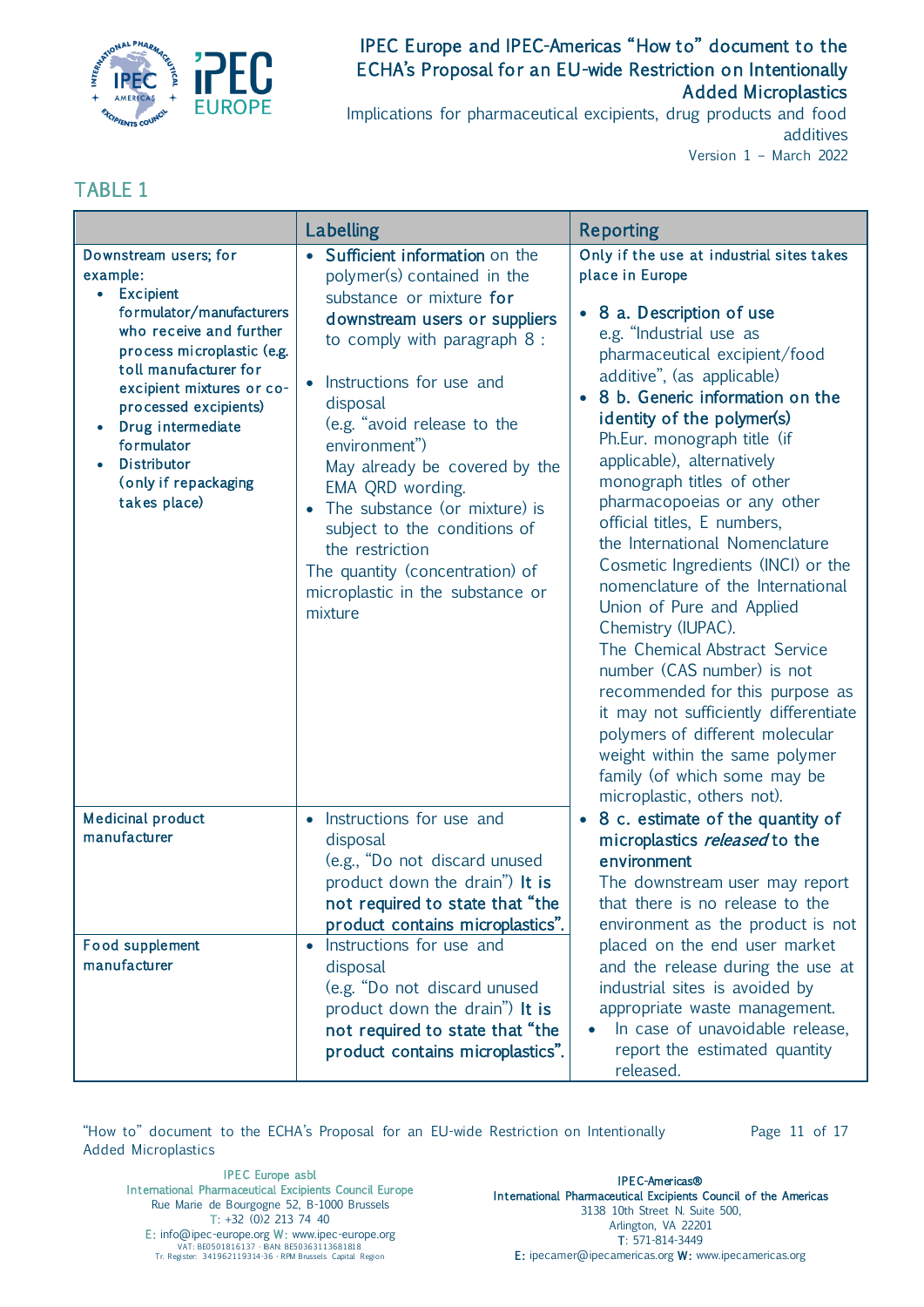

Implications for pharmaceutical excipients, drug products and food additives Version 1 – March 2022

| Labelling | <b>Reporting</b>                                                                                                                                                                                                                                                                                                                                                                                                                                                                                                                                                                                                                                                                                                                                                                  |
|-----------|-----------------------------------------------------------------------------------------------------------------------------------------------------------------------------------------------------------------------------------------------------------------------------------------------------------------------------------------------------------------------------------------------------------------------------------------------------------------------------------------------------------------------------------------------------------------------------------------------------------------------------------------------------------------------------------------------------------------------------------------------------------------------------------|
|           | 8 d. Description of the intended<br>end use(s)<br>e.g. "Pharmaceutical excipient"<br>8 e. generic information on the<br>identity of the polymer(s). Use<br>the identity information provided<br>by the supplier.<br>8 f. estimate of the quantity of<br>microplastics released to the<br>environment<br>The quantity of microplastics<br>released to the environment is<br>difficult to estimate. The quantity<br>placed on the market is<br>significantly higher and would, as<br>a conservative proximation,<br>significantly overrate the amount<br>released to the environment. The<br>supplier cannot control whether<br>the end user (patient) takes the<br>entire medication or if the<br>medication plan is changed or the<br>medication stopped for any other<br>reason. |

"How to" document to the ECHA's Proposal for an EU-wide Restriction on Intentionally Added Microplastics

Page 12 of 17

IPEC Europe asbl In ternational Pharmaceutical Excipients Council Europe Rue Marie de Bourgogne 52, B-1000 Brussels T: +32 (0)2 213 74 40 E: info@ipec-europe.org W: www.ipec-europe.org<br>VAT: BE0501816137 - IBAN: BE50363113681818<br>Tr. Register: 341962119314-36 - RPM Brussels Capital Region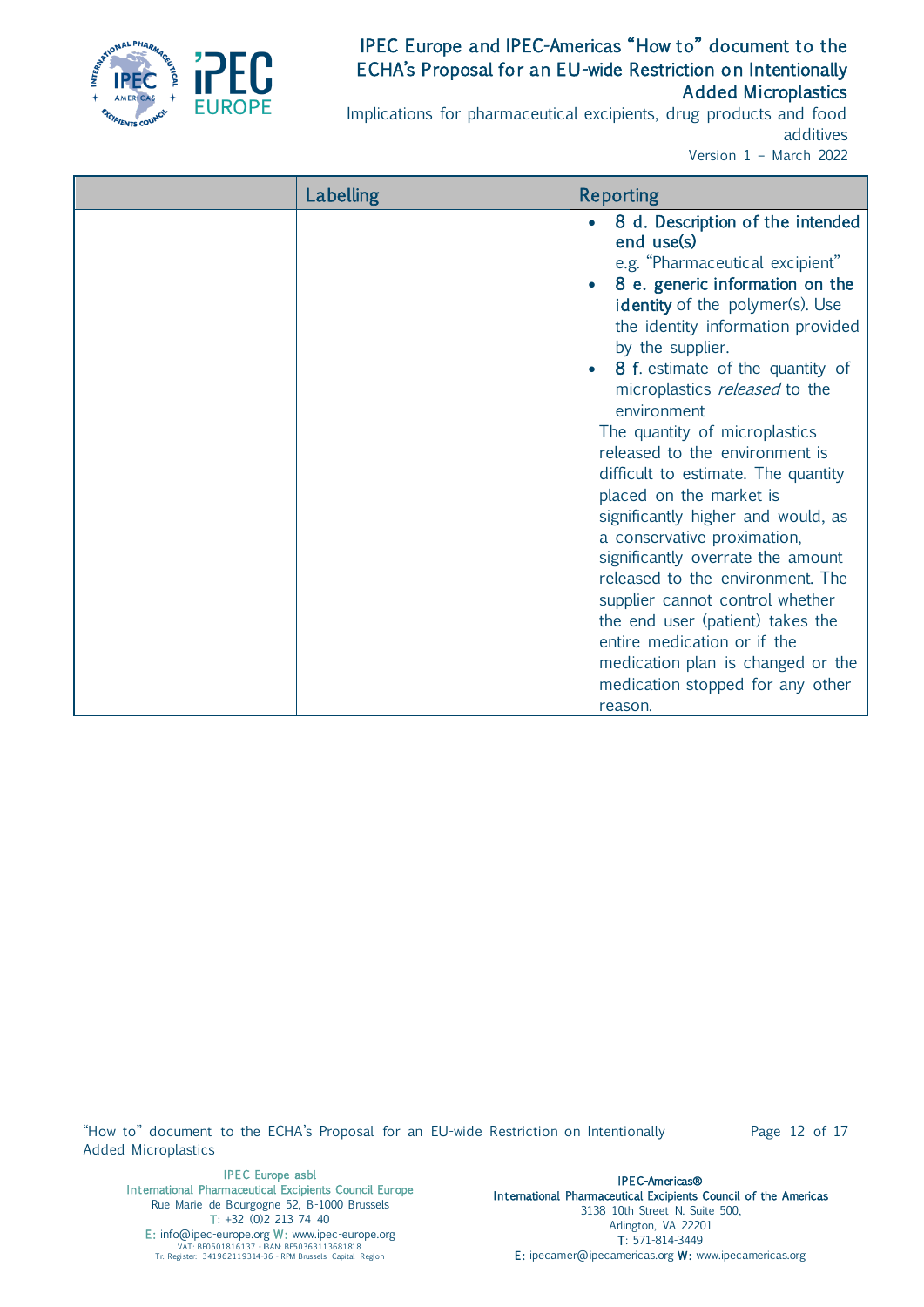

Implications for pharmaceutical excipients, drug products and food additives Version 1 – March 2022

## <span id="page-14-0"></span>DECISION TREE - Applicability of the restriction and the need for labelling or reporting

To be considered for each substance or ingredient of the product placed on the market.

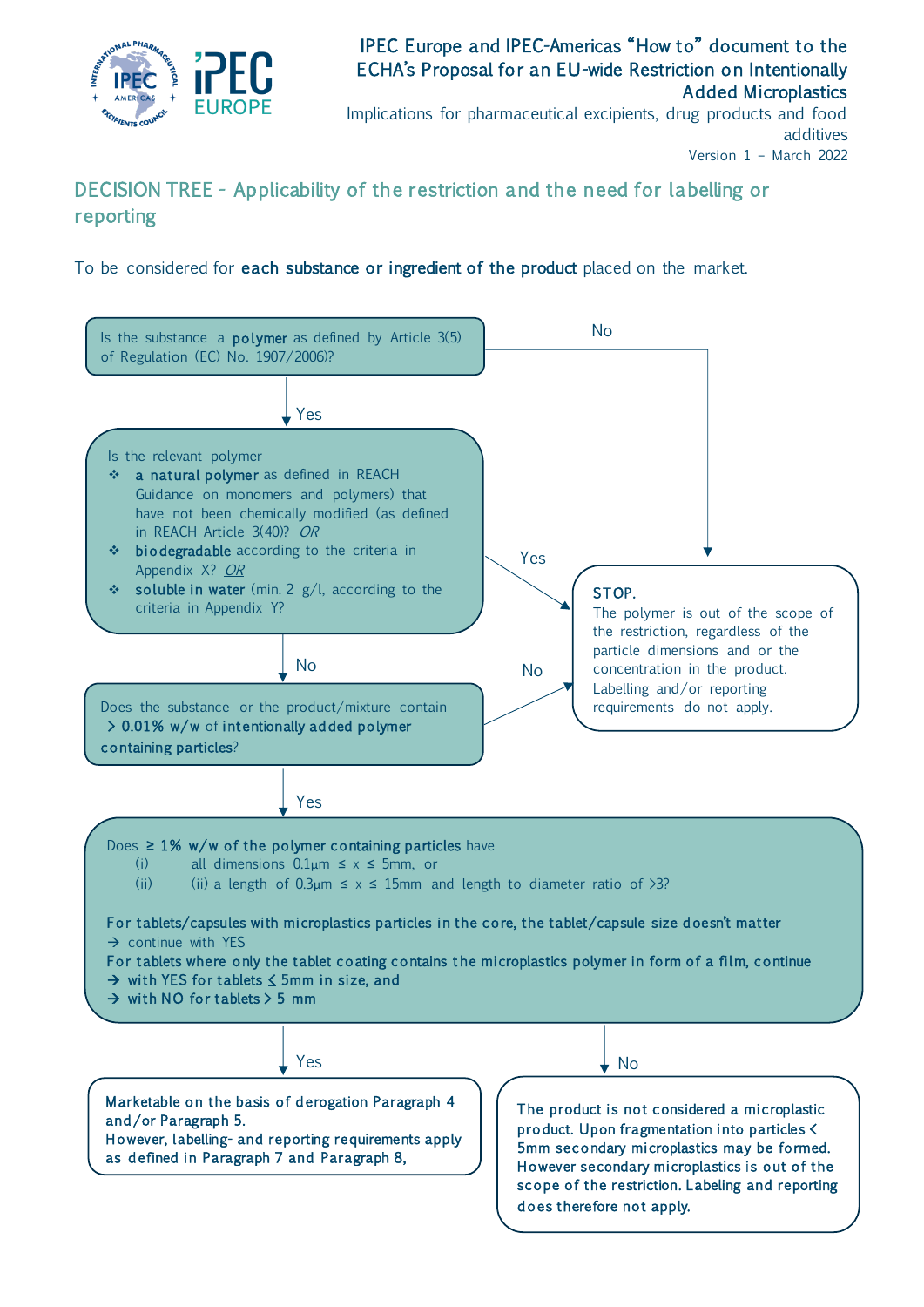

Implications for pharmaceutical excipients, drug products and food additives Version 1 – March 2022

## <span id="page-15-0"></span>GLOSSARY OF OFFICIAL TERMS USED IN THE RESTRICTION

## <span id="page-15-1"></span>Downstream user / use at industrial sites

Downstream users are users of chemicals under REACH and CLP. They are companies or individuals:

- within the European Union/European Economic Area,
- who use a substance, either on its own or in a mixture,
- in their industrial or professional activities.

When the use takes place in a factory or other industrial site, this is termed as "use at industrial sites".

[https://echa.europa.eu/regulations/reach/downstream-users/about-downstream-users/who-is-a](https://echa.europa.eu/regulations/reach/downstream-users/about-downstream-users/who-is-a-downstream-user)[downstream-user](https://echa.europa.eu/regulations/reach/downstream-users/about-downstream-users/who-is-a-downstream-user)

## <span id="page-15-2"></span>REFERENCES AND CITATIONS

## <span id="page-15-3"></span>Ar ticle 3 (5) of Regulation (EC) No. 1907/2006)

#### Definitions:

**5. Polymer:** means a substance consisting of molecules characterised by the sequence of one or more types of monomer units. Such molecules must be distributed over a range of molecular weights wherein differences in the molecular weight are primarily attributable to differences in the number of monomer units. A polymer comprises the following: (a) a simple weight majority of molecules containing at least three monomer units which are covalently bound to at least one other monomer unit or other reactant; (b) less than a simple weight majority of molecules of the same molecular weight. In the context of this definition a 'monomer unit' means the reacted form of a monomer substance in a polymer;

6 . monomer: means a substance which is capable of forming covalent bonds with a sequence of additional like or unlike molecules under the conditions of the relevant polymer-forming reaction used for the particular process;

## <span id="page-15-4"></span>REACH Ar ticle 3 (40)

40. not chemically modified substance: means a substance whose chemical structure remains unchanged, even if it has undergone a chemical process or treatment, or a physical mineralogical transformation, for instance to remove impurities.

## <span id="page-15-5"></span>Appendix X (Biodegradability) (Table 22 RAC/SEAC Background Document 11 June 2020)

#### Group 1. Ready biodegradation

- Pass criteria: 60% mineralisation measured as evolved  $CO<sub>2</sub>$  or consumed  $O<sub>2</sub>$  in 28 days (10-day window does not apply). Y
- Permitted test methods:

"How to" document to the ECHA's Proposal for an EU-wide Restriction on Intentionally Added Microplastics Page 14 of 17

IPEC Europe asbl In ternational Pharmaceutical Excipients Council Europe Rue Marie de Bourgogne 52, B-1000 Brussels T: +32 (0)2 213 74 40 E: info@ipec-europe.org W: www.ipec-europe.org<br>VAT: BE0501816137 - IBAN: BE50363113681818<br>Tr. Register: 341962119314-36 - RPM Brussels Capital Region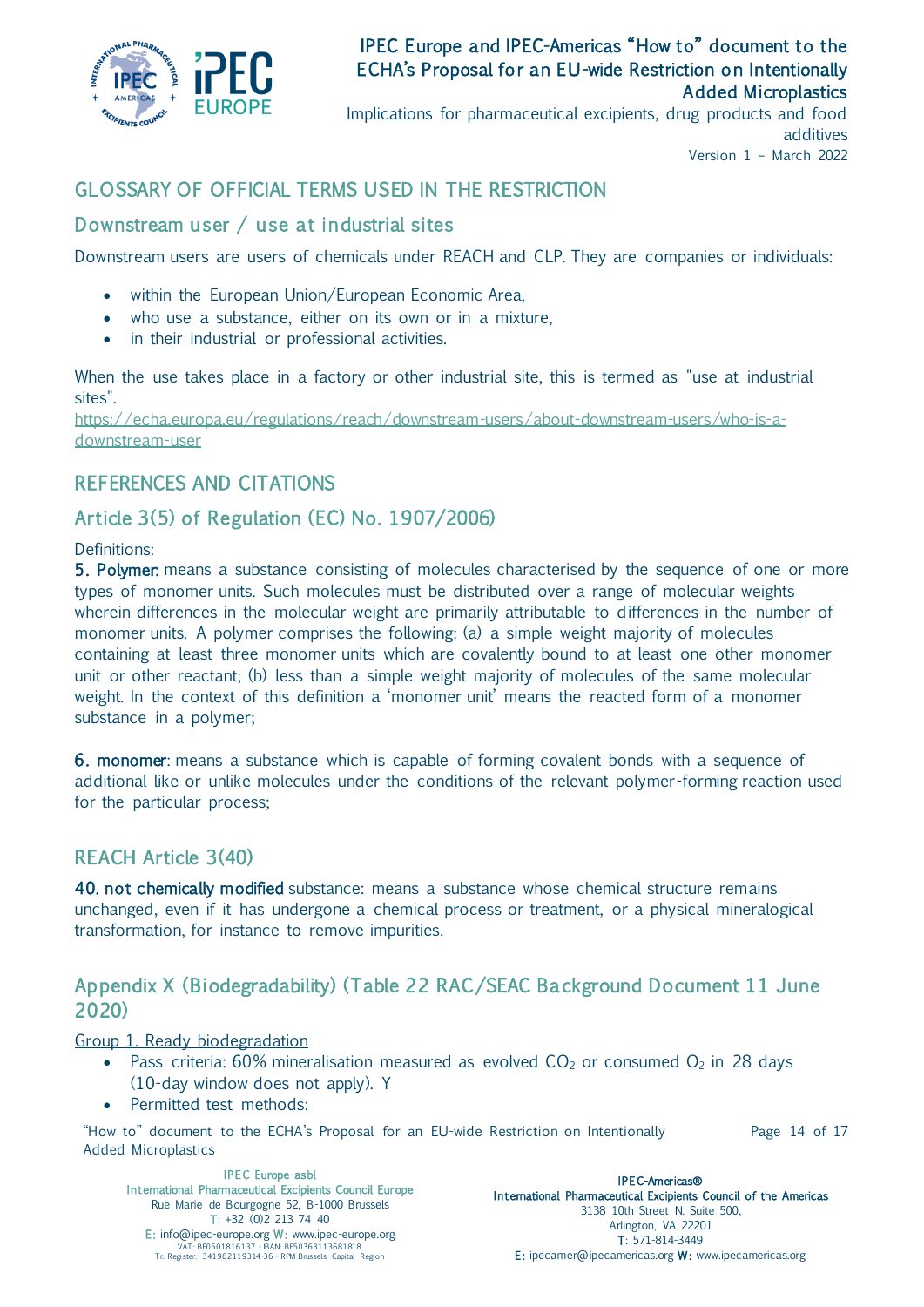

Implications for pharmaceutical excipients, drug products and food additives Version 1 – March 2022

- i. Ready Biodegradability (OECD TG 301 B, C, D, F)
- ii. Ready Biodegradability  $CO<sub>2</sub>$  in sealed vessels (Headspace Test) (OECD TG 310).

or

Group 2. Enhanced/modified ready biodegradation

- Test duration may be extended to up to 60 days and larger test vessels used
- Pass criteria: 60% mineralisation measured as evolved CO2 or consumed O2 in 60 days (10-day window does not apply)
- Permitted test methods:
- Ready Biodegradability (OECD TG 301 B,C,D,F)
- Ready Biodegradability CO2 in sealed vessels (Headspace Test) (OECD TG 310)
- Modified Biodegradability in Seawater (OECD TG 306, mineralisation measured as evolved CO2)

or

#### Group 3. Inherent biodegradation

- Pass criteria: ≥ 70% mineralisation (measured as O2 uptake or evolved CO2) fulfilling the TG specific criteria as indicated below.
- Permitted test method 68:

i. %Inherent Biodegradability: Modified MITI Test (II) (OECD 302C),  $\geq$  70% mineralisation within 14 days, pre-adaptation of the inoculum is not allowed.

or

#### Group 4. (Bio)degradation relative to a reference

- Pass criteria: The degradation half-life in marine, fresh or estuarine sediment is less than 180 days or
- Pass criteria: The degradation half-life in soil is less than 180 days.
- Permitted test methods:
	- i. Aerobic and Anaerobic Transformation in Soil (OECD TG 307: 2002)

ii. Aerobic and Anaerobic Transformation in Aquatic Sediment Systems (OECD TG 308: 2002)

iii. Aerobic Mineralisation in Surface Water - Simulation Biodegradation Test (OECD TG 309: 2004) Results should be interpreted with caution and the half-life should be estimated with care when the particle size (surface area) is a degradation rate-limiting factor and the degradation is not following the first order kinetics. Demonstrating (bio)degradability if microplastics are deliberately applied to soil or foliage Where microplastics are deliberately applied to soil or foliage (e.g., controlled-release fertilising products) test methods and pass criteria applicable to this compartment (any test method in groups 1 to 3, test method 4(iii) or test method 5(i)) shall be used.

|                     |  |  |  |  | "How to" document to the ECHA's Proposal for an EU-wide Restriction on Intentionally | Page 15 of 17 |  |  |
|---------------------|--|--|--|--|--------------------------------------------------------------------------------------|---------------|--|--|
| Added Microplastics |  |  |  |  |                                                                                      |               |  |  |

IPEC Europe asbl In ternational Pharmaceutical Excipients Council Europe Rue Marie de Bourgogne 52, B-1000 Brussels T: +32 (0)2 213 74 40 E: info@ipec-europe.org W: www.ipec-europe.org<br>VAT: BE0501816137 - IBAN: BE50363113681818<br>Tr. Register: 341962119314-36 - RPM Brussels Capital Region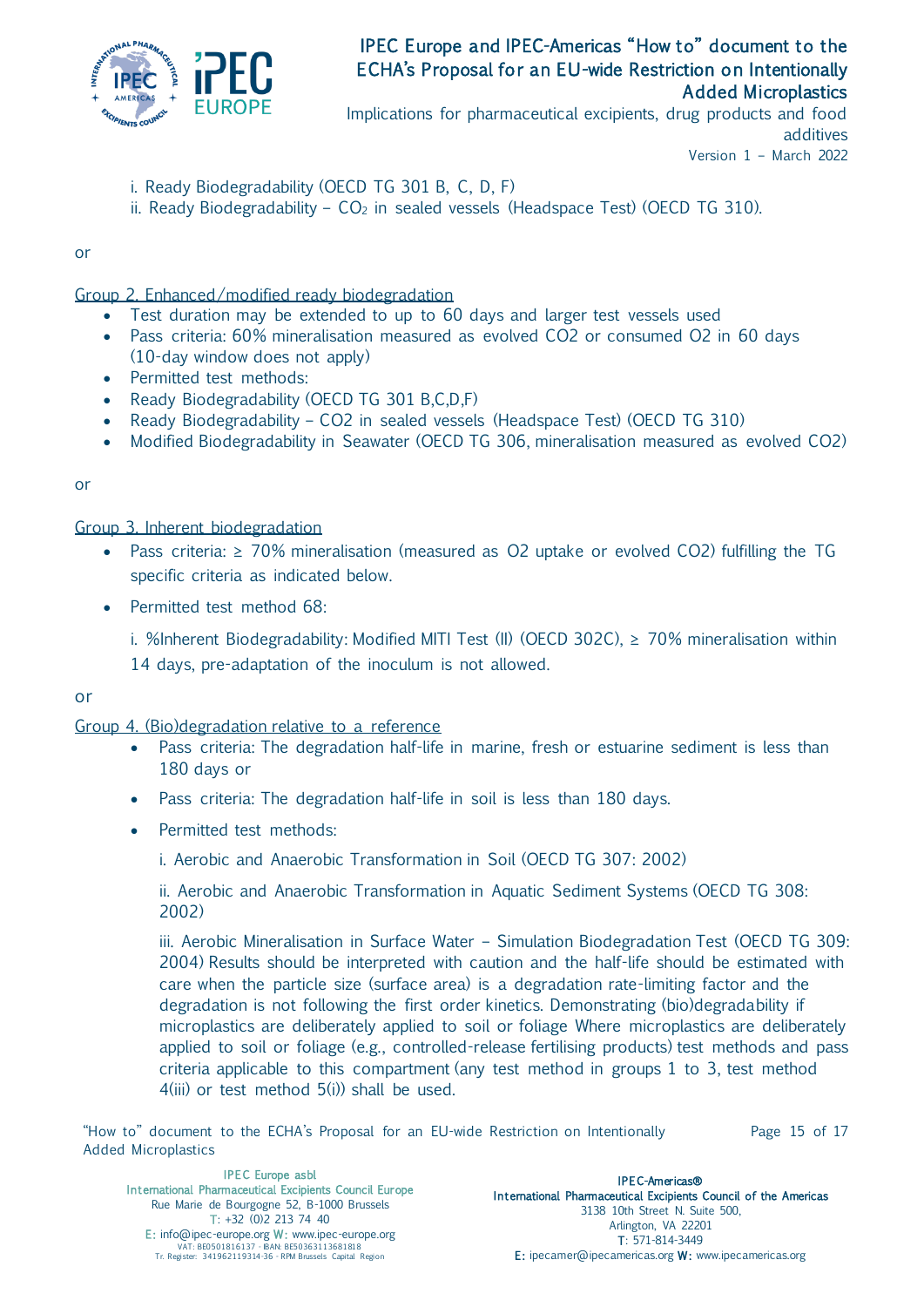

Implications for pharmaceutical excipients, drug products and food additives

Version 1 – March 2022

The application period in soil may be taken into account when demonstrating the biodegradability of microplastics with direct soil application. The allowed time for reaching the screening criteria as specified in the group 4 test method for soil, ultimate degradation of 90% relative to the degradation of the reference material within 24 months, may be extended by the application period in soil, but shall not exceed 48 months in total. Test material in (bio)degradation tests The test material should be comparable (in terms of composition, form, size and surface area) to the particles that are produced or, if not technically feasible, to the particles that are disposed or released to the environment. Comparability is important as the composition, form, size and surface area of particles affect (bio)degradation behaviour.

#### Polymers used for encapsulation may be tested

(i) in the form placed on the market,

(ii) in form of isolated coating or

(iii) the organic core of the material may be replaced by an inert material such as glass. The test material shall be of comparable thickness to the solid polymer coating of the particle placed on the market. When the degradation is assessed in relation to a reference material, the form, size and surface area of the reference material should be comparable to that of the test material. Where the test material consists of more than one polymeric component (i.e., it is a blend), in addition to demonstrating the (bio)degradation of the microplastic as described above, the biodegradation potential of each of the polymeric components in the blend must also be demonstrated.

This can be done by:

a) in addition to testing the (bio)degradation of the particle, polymeric components of the blend must be separately assessed using the permitted test methods and pass criteria set out above.

or

b) performing chemical analysis to demonstrate that all polymeric components in the blend contribute to the (bio)degradation observed during testing using permitted methods, each polymeric component shall meet the pass criteria in the relevant permitted test method.

#### Tests shall be conducted by laboratories accredited to ISO 17025 or certified to GLP.

## <span id="page-17-0"></span>Appendix Y (Solubility in wa ter) (Table 23 RAC/SEAC Background Document 11 June 2020)

The conditions for the test are the following:

- Temperature 20°C
- $\bullet$  pH  $7$
- Loading:  $10g/1000mL$
- Test time: 24h Quantification can be done either via the procedure described in OECD Guideline 120 or in OECD Guideline 105.

"How to" document to the ECHA's Proposal for an EU-wide Restriction on Intentionally Added Microplastics Page 16 of 17

IPEC Europe asbl In ternational Pharmaceutical Excipients Council Europe Rue Marie de Bourgogne 52, B-1000 Brussels T: +32 (0)2 213 74 40 E: info@ipec-europe.org W: www.ipec-europe.org<br>VAT: BE0501816137 - IBAN: BE50363113681818<br>Tr. Register: 341962119314-36 - RPM Brussels Capital Region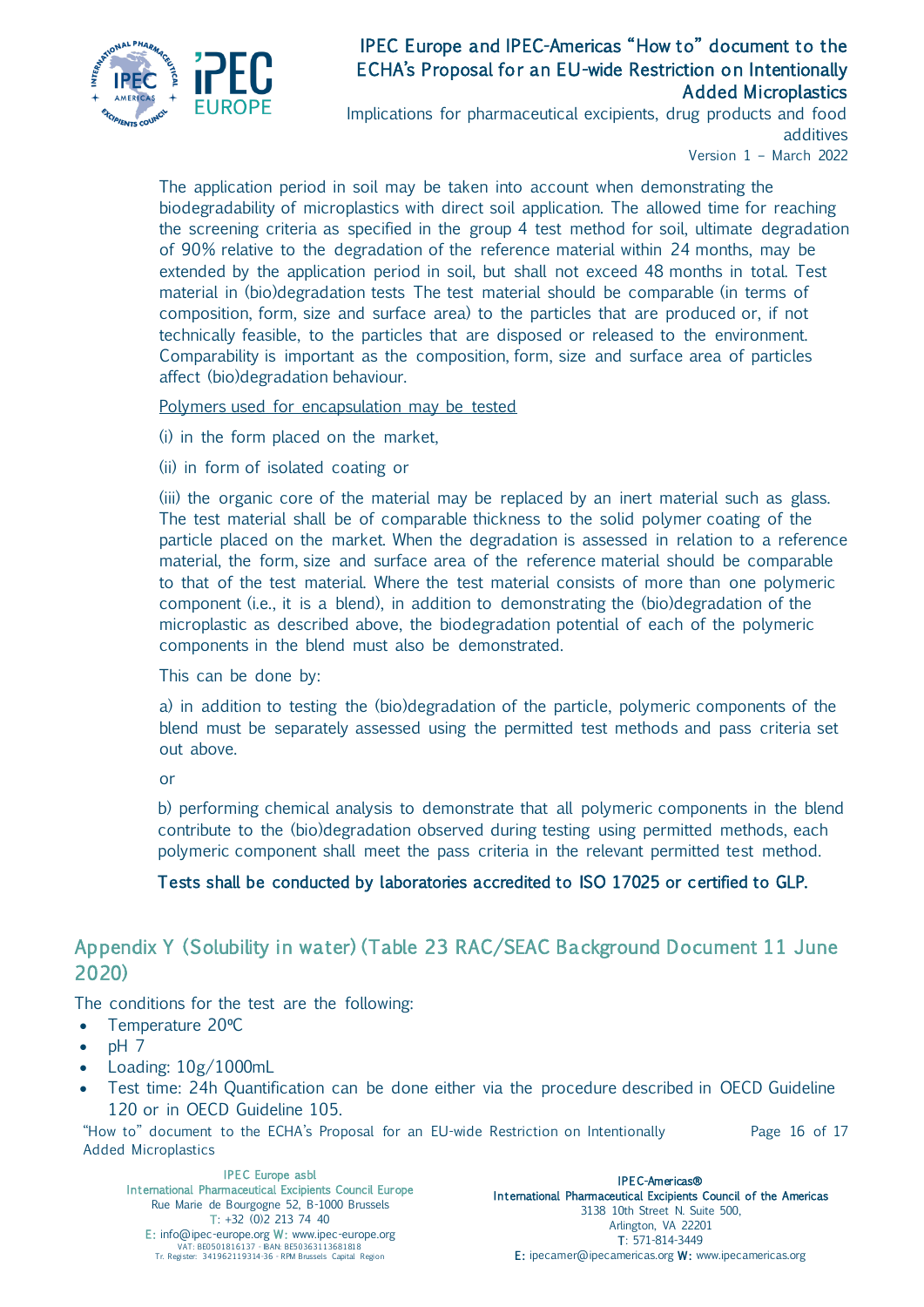

Implications for pharmaceutical excipients, drug products and food additives Version 1 – March 2022

Test is to be carried out with the particles as they are placed on market. As "particle containing solid polymer" may refer to particles which are comprised of polymers and inorganic elements (e.g. capsulation or for example particles where polymer is grafted onto inorganic carrier). In such cases it will be sufficient to demonstrate that the polymer part meets the suggested criteria. In practice this may mean testing the polymer(s) prior to the formation of the particle.

Test should be conducted by laboratories certified to GLP or accredited to ISO 17025.

"How to" document to the ECHA's Proposal for an EU-wide Restriction on Intentionally Added Microplastics

Page 17 of 17

IPEC Europe asbl In ternational Pharmaceutical Excipients Council Europe Rue Marie de Bourgogne 52, B-1000 Brussels T: +32 (0)2 213 74 40 E: info@ipec-europe.org W: www.ipec-europe.org<br>VAT: BE0501816137 - IBAN: BE50363113681818<br>Tr. Register: 341962119314-36 - RPM Brussels Capital Region